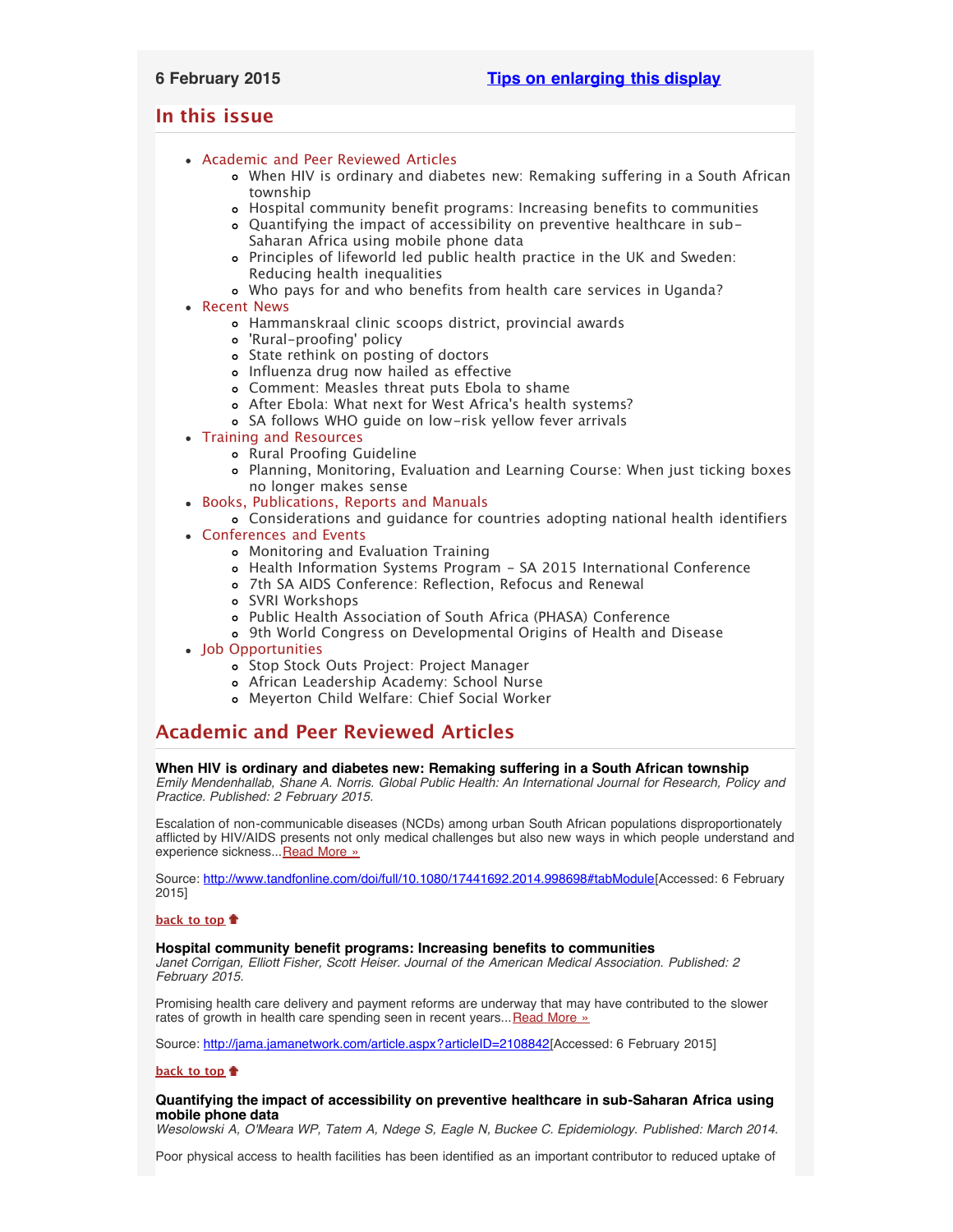preventive health services and is likely to be most critical in low-income settings...[Read More »](http://journals.lww.com/epidem/Fulltext/2015/03000/Quantifying_the_Impact_of_Accessibility_on.15.aspx)

Source:

[http://journals.lww.com/epidem/Fulltext/2015/03000/Quantifying\\_the\\_Impact\\_of\\_Accessibility\\_on.15\[](http://journals.lww.com/epidem/Fulltext/2015/03000/Quantifying_the_Impact_of_Accessibility_on.15.aspx)Accessed: 6 February 2015]

#### **[back to top](#page-0-4)**

### <span id="page-1-0"></span>**Principles of lifeworld led public health practice in the UK and Sweden: Reducing health inequalities**

*Ann Hemingway, Liz Norton and Clara Aarts. Nursing Research and Practice. Published: 14 December 2014.*

The purpose of this paper is to consider the role of the lifeworld perspective in reducing inequalities in health and we explain how the public health practitioner can use this perspective to address public health issues with individuals and groups. [Read More »](http://www.hindawi.com/journals/nrp/2015/124591/)

Source: <http://www.hindawi.com/journals/nrp/2015/124591/>[Accessed: 6 February 2015]

#### **[back to top](#page-0-4)**

### **Who pays for and who benefits from health care services in Uganda?**

*Brendan Kwesiga, John E Ataguba, Christabel Abewe, Paul Kizza and Charlotte M Zikusooka. BioMed Central. Published: 1 February 2015.*

Equity in health care entails payment for health services according to the capacity to pay and the receipt of benefits according to need. In Uganda, as in many African countries, although equity is extolled in government policy documents, not much is known about who pays for, and who benefits from, health services. [Read More »](http://www.biomedcentral.com/1472-6963/15/44/abstract)

Source: [http://www.biomedcentral.com/1472-6963/15/44/abstract\[](http://www.biomedcentral.com/1472-6963/15/44/abstract)Accessed: 6 February 2015]

**[back to top](#page-0-4)**

## <span id="page-1-1"></span>**Recent News**

#### <span id="page-1-2"></span>**Hammanskraal clinic scoops district, provincial awards**

*Health-e News. Published: 26 January 2015.*

Hammanskraal's Suurman Clinic has been named one of the best clinics not only in the Tshwane health district but also in the province... [Read More »](http://www.health-e.org.za/2015/01/26/hammanskraal-clinic-scoops-district-provincial-awards/?utm_source=rss&utm_medium=rss&utm_campaign=hammanskraal-clinic-scoops-district-provincial-awards)

Source: [http://www.health-e.org.za/2015/01/26/hammanskraal-clinic-scoops-district-provincial-awards/?](http://www.health-e.org.za/2015/01/26/hammanskraal-clinic-scoops-district-provincial-awards/?utm_source=rss&utm_medium=rss&utm_campaign=hammanskraal-clinic-scoops-district-provincial-awards) [utm\\_source=rss&utm\\_medium=rss&utm\\_campaign=hammanskraal-clinic-scoops-district-provincial](http://www.health-e.org.za/2015/01/26/hammanskraal-clinic-scoops-district-provincial-awards/?utm_source=rss&utm_medium=rss&utm_campaign=hammanskraal-clinic-scoops-district-provincial-awards)[awards](http://www.health-e.org.za/2015/01/26/hammanskraal-clinic-scoops-district-provincial-awards/?utm_source=rss&utm_medium=rss&utm_campaign=hammanskraal-clinic-scoops-district-provincial-awards)[Accessed: 6 February 2015]

### **[back to top](#page-0-4)**

### <span id="page-1-3"></span>**'Rural-proofing' policy**

*Health-e News. Published: 30 January 2015.*

Rural health advocacy groups have developed guidelines aimed at ensuring that policy makers and government address the rural context when developing and implementing policies... [Read More »](http://www.health-e.org.za/2015/01/30/rural-proofing-policy/)

Source: [http://www.health-e.org.za/2015/01/30/rural-proofing-policy/\[](http://www.health-e.org.za/2015/01/30/rural-proofing-policy/)Accessed: 6 February 2015]

#### **[back to top](#page-0-4)**

#### <span id="page-1-4"></span>**State rethink on posting of doctors**

*BDlive. Published: 28 January 2015.*

The Department of Health is planning to revise the National Health Act's controversial provisions for regulating where doctors work, it emerged on Tuesday... [Read More »](http://www.hst.org.za/news/state-rethink-posting-doctors)

Source: <http://www.bdlive.co.za/national/health/2015/01/28/state-rethink-on-posting-of-doctors>[Accessed: 6 February 2015]

#### **[back to top](#page-0-4)**

#### <span id="page-1-5"></span>**Influenza drug now hailed as effective**

*BDlive. Published: 30 January 2015.*

The controversial influenza drug oseltamivir reduces complications and keeps people out of hospital, according to new research published on Thursday in the UK journal The Lancet... [Read More »](http://www.hst.org.za/news/influenza-drug-now-hailed-effective)

Source: [http://www.bdlive.co.za/national/health/2015/01/30/influenza-drug-now-hailed-as-effective\[](http://www.bdlive.co.za/national/health/2015/01/30/influenza-drug-now-hailed-as-effective)Accessed: 6 February 2015]

#### **[back to top](#page-0-4)**

<span id="page-1-6"></span>**Comment: Measles threat puts Ebola to shame** *Mail&Guardian. Published: 30 January 2015.*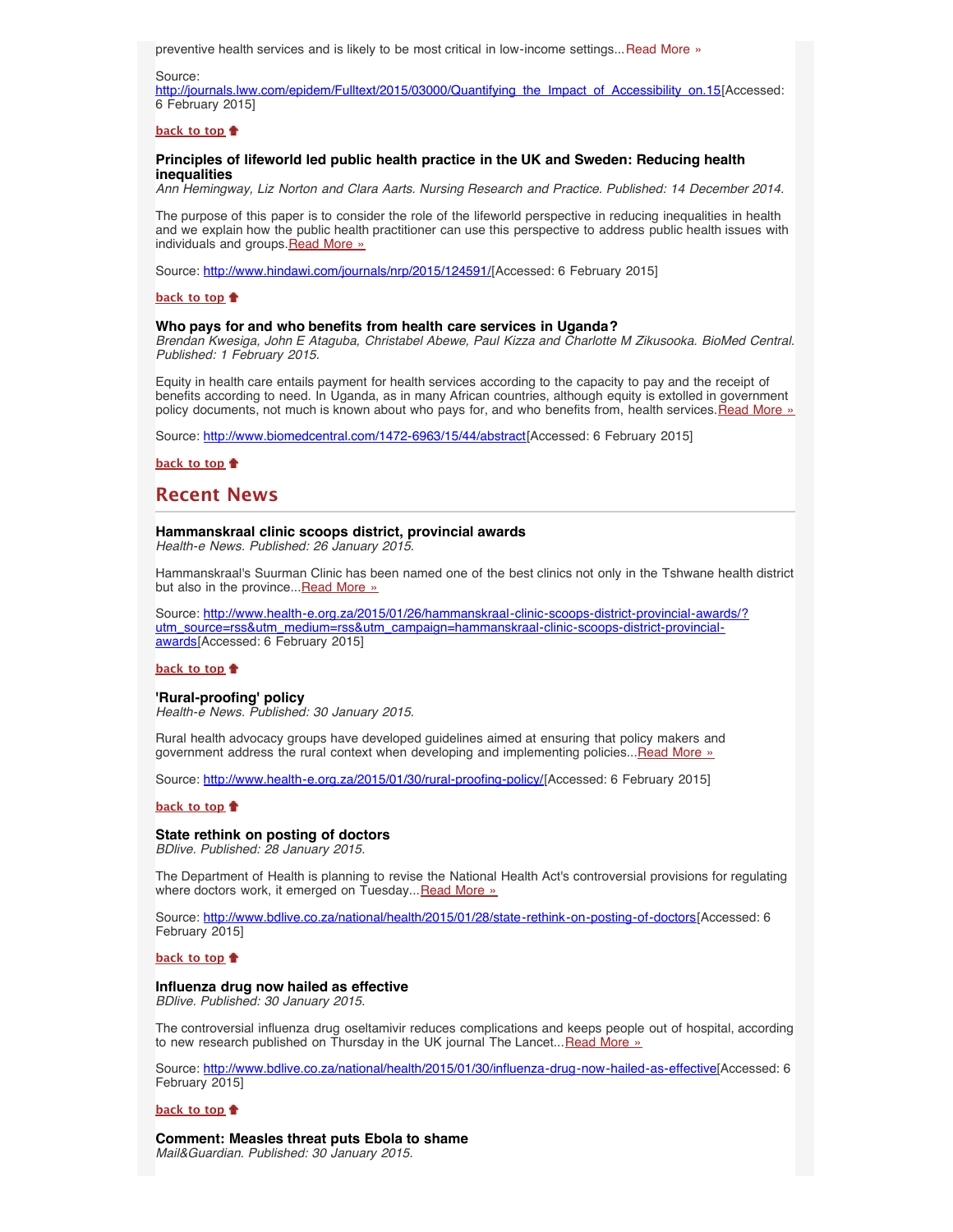The year 2014 saw one of the scariest infectious disease outbreaks in recent history. Ebola has so far claimed about 8 600 lives of the nearly 21 700 who were clinically ill... [Read More »](http://www.hst.org.za/news/comment-measles-threat-puts-ebola-shame)

Source: [http://mg.co.za/article/2015-01-29-measles-threat-puts-ebola-to-shame\[](http://mg.co.za/article/2015-01-29-measles-threat-puts-ebola-to-shame)Accessed: 6 February 2015]

#### **[back to top](#page-0-4)**

### <span id="page-2-0"></span>**After Ebola: What next for West Africa's health systems?**

*African Brains. Published: 4 February 2015.*

As rates of Ebola infection fall in Guinea, Liberia and Sierra Leone, planning has begun on how to rebuild public health systems and learn lessons from the outbreak... [Read More »](http://africanbrains.net/2015/02/04/ebola-next-west-africas-health-systems/#sthash.5vFktPiS.dpuf)

Source: [http://africanbrains.net/2015/02/04/ebola-next-west-africas-health](http://africanbrains.net/2015/02/04/ebola-next-west-africas-health-systems/#sthash.5vFktPiS.dpuf)[systems/#sthash.5vFktPiS.dpuf\[](http://africanbrains.net/2015/02/04/ebola-next-west-africas-health-systems/#sthash.5vFktPiS.dpuf)Accessed: 6 February 2015]

#### **[back to top](#page-0-4)**

### <span id="page-2-1"></span>**SA follows WHO guide on low-risk yellow fever arrivals**

*BDlive. Published: 4 February 2015.*

The World Health Organization (WHO) has included some African countries on its low-risk yellow fever list, which means their citizens no longer need clearance certificates when visiting SA... [Read More »](http://www.bdlive.co.za/national/health/2015/02/04/sa-follows-who-guide-on-low-risk-yellow-fever-arrivals)

Source: [http://www.bdlive.co.za/national/health/2015/02/04/sa-follows-who-guide-on-low-risk-yellow-fever](http://www.bdlive.co.za/national/health/2015/02/04/sa-follows-who-guide-on-low-risk-yellow-fever-arrivals)[arrivals](http://www.bdlive.co.za/national/health/2015/02/04/sa-follows-who-guide-on-low-risk-yellow-fever-arrivals)[Accessed: 6 February 2015]

## **[back to top](#page-0-4)**

## <span id="page-2-2"></span>**Training and Resources**

#### <span id="page-2-3"></span>**Rural Proofing Guideline**

*Rural Health Advocacy Project (RHAP)*

A guide to accounting for rural contexts in health policy, strategic planning and resourcing. Click Here >>

#### **[back to top](#page-0-4)**

### <span id="page-2-4"></span>**Planning, Monitoring, Evaluation and Learning Course: When just ticking boxes no longer makes sense**

*Community Development Resource Association (CDRA) Dates: Cape Town - 9 March to 13 March 2015, Johannesburg - 20 July to 24 July 2015, Cape Town - 23 November to 27 November 2015*

The CDRA course will explore the value of PME&L as an organisational learning process that will lead to accountability and good practice. Participants will work with their PME&L framework and the Theory of Change for their programme and work with the Action Learning Cycle to improve the depth and quality of data capturing, sense making, reflection and learning processes. [Click Here>>](http://www.ngopulse.org/event/planning-monitoring-evaluation-and-learning-course)

**[back to top](#page-0-4)**

## <span id="page-2-5"></span>**Books, Publications, Reports and Manuals**

<span id="page-2-6"></span>**Considerations and guidance for countries adopting national health identifiers** *UNAIDS. Published: 30 January 2015.*

The existence of national health identifiers (NHIDs) ensures that each patient has one unique identity within the health system. This facilitates the development of longitudinal medical records and allows users of services to be tracked across health-care sectors. [Click Here»](http://www.unaids.org/en/resources/documents/2014/national_health_identifiers)

**[back to top](#page-0-4)**

## <span id="page-2-7"></span>**Conferences and Events**

## <span id="page-2-8"></span>**Monitoring and Evaluation Training**

*When: 18 February 2015 Venue: London, United Kingdom URL: <http://www.redr.org.uk/en/Training-and-more/find-a-training-course.cfm/url/Monitoring-Evaluation-Feb-15>*

Improving the quality of humanitarian practice and ensuring the effectiveness of responses to complex emergencies is a key aim shared by humanitarian agencies. Thus, monitoring and evaluation are essential activities for any project or programme. Careful monitoring of progress against targets allows timely changes to be made to maximise impact. Evaluation ensures accountability to all parties concerned, and allows learning to be carried through to future interventions. This course aims to introduce you to the concepts of monitoring and evaluation, including the steps and components required to implement the monitoring and evaluation of a humanitarian project or programme.

**[back to top](#page-0-4)**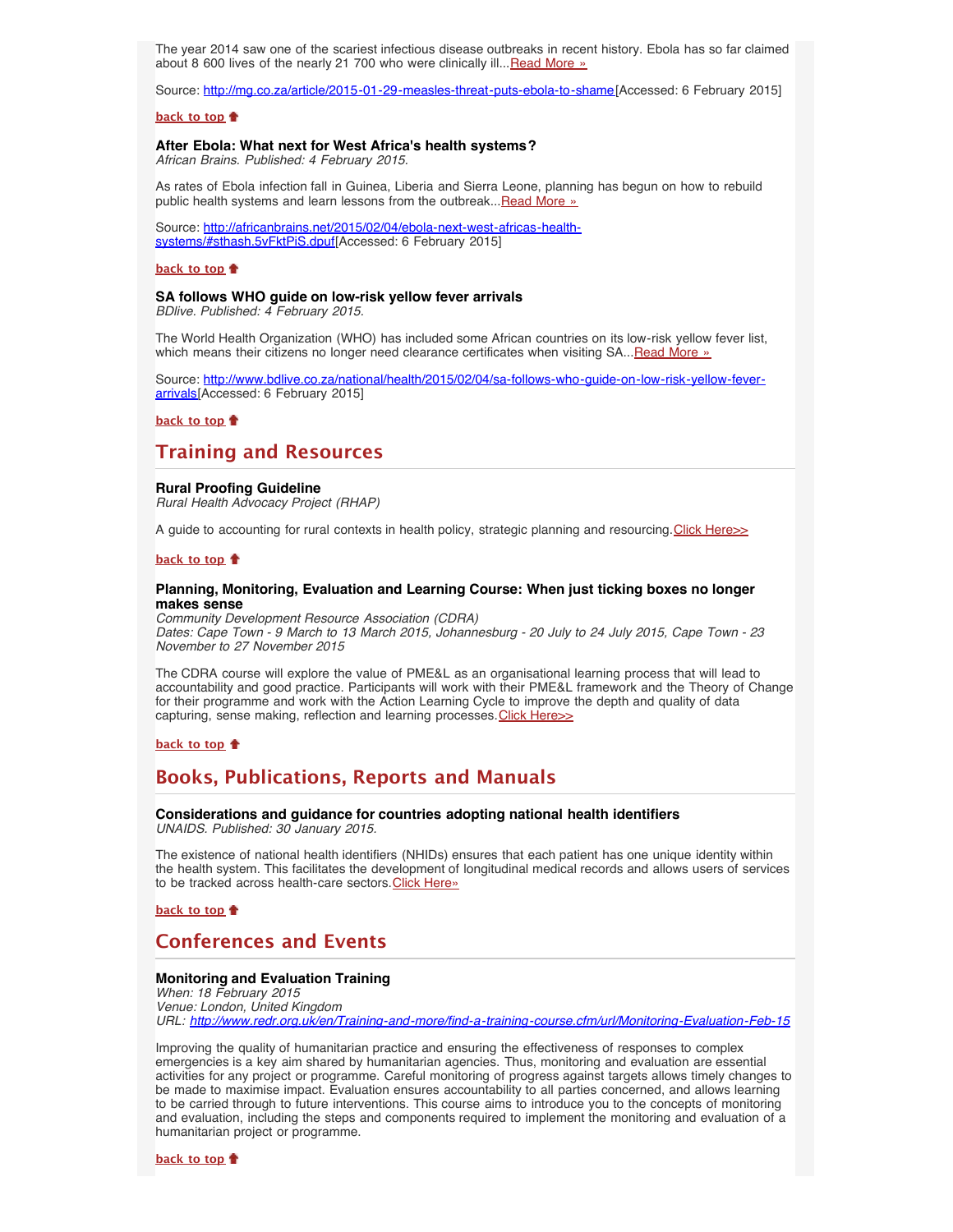<span id="page-3-0"></span>**Health Information Systems Program - SA 2015 International Conference** *When: 24-27 March 2015 Venue: Bloemfontein, South Africa*

*URL: [http://www.hisp.org](http://www.hisp.org/)*

Over the last 20 years, the District Health Information System in South Africa and in many countries in Sub-Saharan Africa and Asia has evolved significantly from a paper based system to a web based system. The conference is expected to be a platform through which this evolution is explored and where best practices and lessons learned are being shared.

#### **[back to top](#page-0-4)**

## <span id="page-3-1"></span>**7th SA AIDS Conference: Reflection, Refocus and Renewal**

*When: 9-12 June 2015 Venue: Durban International Convention Centre, South Africa URL: <http://www.saaids.co.za/>*

This Conference comes at a critical time in global health, as 2015 marks the end of the MDGs and the beginning of the post-2015 sustainable development agenda. The theme of the Conference this year: Reflection, Refocus and Renewal provides a unique opportunity to reflect on what we have done across the entire spectrum of our programmes in the response to HIV, including the structural and social determinants which fuel this epidemic.

#### **[back to top](#page-0-4)**

### <span id="page-3-2"></span>**SVRI Workshops**

*When: 15-17 September 2015 Venue: Stellenbosch, South Africa URL: <http://www.svri.org/forum2015/index.htm>*

The Sexual Violence Research Initiative is proud to announce the 4th international conference, the SVRI Forum 2015. The Forum brings together researchers, gender activists, funders, policy makers, service providers, practitioners and survivors from around the world and will showcase innovation to end sexual violence, intimate partner violence and child abuse, and strengthen responses to survivors in low- and middleincome countries. The SVRI Forum is a key platform for sharing research, innovation and networking.

#### **[back to top](#page-0-4)**

## <span id="page-3-3"></span>**Public Health Association of South Africa (PHASA) Conference**

*When: 7-9 October 2015 Venue: Southern Sun Elangeni, Durban, South Africa URL: [http://www.phasaconference.org.za](http://www.phasaconference.org.za/)*

The 11th Annual Conference of the Public Health Association of South Africa takes place between 7-9 October 2015 in Durban, KwaZulu-Natal. With 2015 being the target date for the achievement of the Millennium Development Goals, the conference will provide an opportunity to reflect on the challenges faced by South Africa and Africa in trying to achieve the MDGs. The focus of the conference though will be on moving forward and identifying potential solutions both within and outside the health system in order to improve the health status of our population. This is reflected in the theme of conference "Health and Sustainable Development: The Future".

#### **[back to top](#page-0-4)**

## <span id="page-3-4"></span>**9th World Congress on Developmental Origins of Health and Disease**

*When: 8-11 November 2015 Venue: Cape Town International Convention Centre, Cape Town, South Africa URL: [http://www.dohad2015.org](http://www.dohad2015.org/)*

The 9th World Congress in Cape Town, South Africa, will bring together scientists, clinical researchers, obstetricians, paediatricians, public health professionals and policy leaders from around the world. These experts will address, head-on, the many challenges that currently impact the health of mothers, babies in the womb, infants, children and adolescents, as well as explore solutions, interventions and policies to optimise health across the life of people. The 9th World Congress, the first to be held in Africa, presents an incredible opportunity to feature the vastly relevant DOHaD research to African researchers, clinicians and policy leaders. This important event is expected to attract more than 1 200 participants and will showcase over 350 speakers.

**[back to top](#page-0-4)**

## <span id="page-3-5"></span>**Job Opportunities**

## <span id="page-3-6"></span>**Stop Stock Outs Project: Project Manager**

*Closing Date: 9 February 2015 Please view our website for more details <http://www.hst.org.za/jobs/project-manager-0>*

<span id="page-3-7"></span>**African Leadership Academy: School Nurse** *Closing Date: 9 February 2015 Please view our website for more details <http://www.hst.org.za/jobs/school-nurse>*